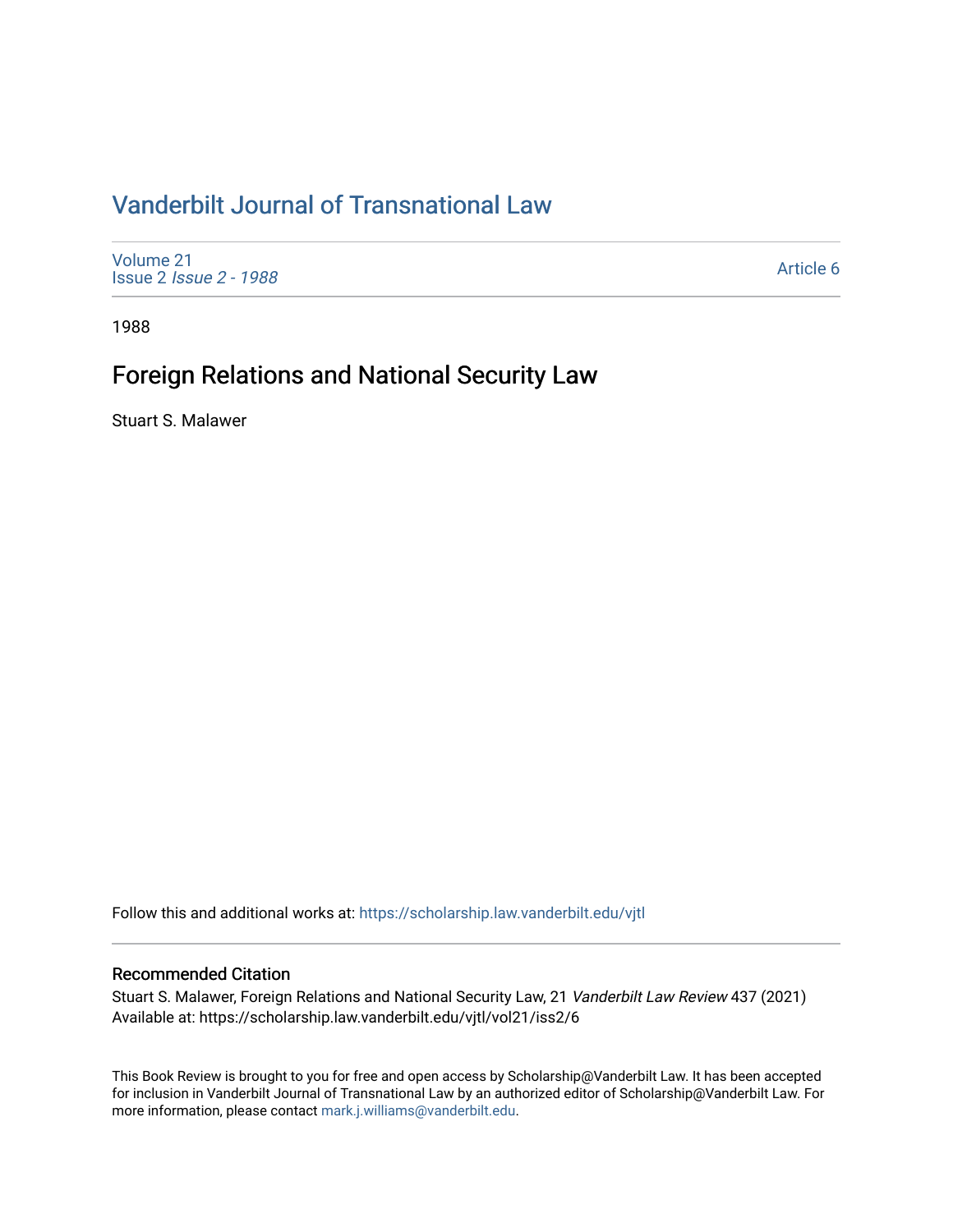## **BOOK REVIEW**

**FOREIGN** RELATIONS **AND** NATIONAL SECURITY LAW. **By** Thomas M. Franck & Michael J. Glennon, St. Paul, Minnesota: West Publishing Co., 1987. **Pp.** lxv, 941.

#### *Reviewed by Stuart S. Malawer\**

"Foreign relations law" as it relates to foreign policy and national security is an area of specialization that has recently witnessed publication of two significant works. A third major publication has already appeared in final draft and is about to be printed. These publications evidence the growth of foreign relations law and validate it as a separate field of study. This distinct area of the law draws subjects from other areas, which are all too often given minimal attention, into a coherent course with a specific focus.

Foreign relations law should be the introductory course in international studies in law schools in the late 1980s and beyond. It is designed for students aiming at the public aspects of international law or private trade areas. As a distinct course, foreign relations law provides more of a relevant and pragmatic focus on international practice for United States lawyers than the traditional public international law course, which developed since the post-war era with greater emphasis on, among other areas, human rights, international organizational matters, and air and space law. Foreign relations law focuses on the foreign policy process, decision-making and execution, and ancillary private and public aspects. It encompasses both constitutional and international law and both case and statutory law.

Foreign relations law has seen an explosion of litigation over divisive policy issues during and since the Vietnam era. This has been increasingly true during the contentious Reagan era, which has been marked by increased unilateralism and by challenges to both constitutional and international law.' Consequently, schools of law, public policy, interna-

<sup>\*</sup> Professor of Law, George Mason University; J.D. Cornell Law School; M.A., Ph.D., University of Pennsylvania (Dept. of Int'l Relations); Diploma, Hague Academy of International Law (Research Centre). Dr. Malawer is Chairman of the International Law Section of the Virginia State Bar and serves as an arbitrator on international matters for the American Arbitration Association. He is also the author of several books on international law and international business.

*<sup>1.</sup> See generally* Malawer, *Reagan's Law and Foreign Policy, 1981-1987: The*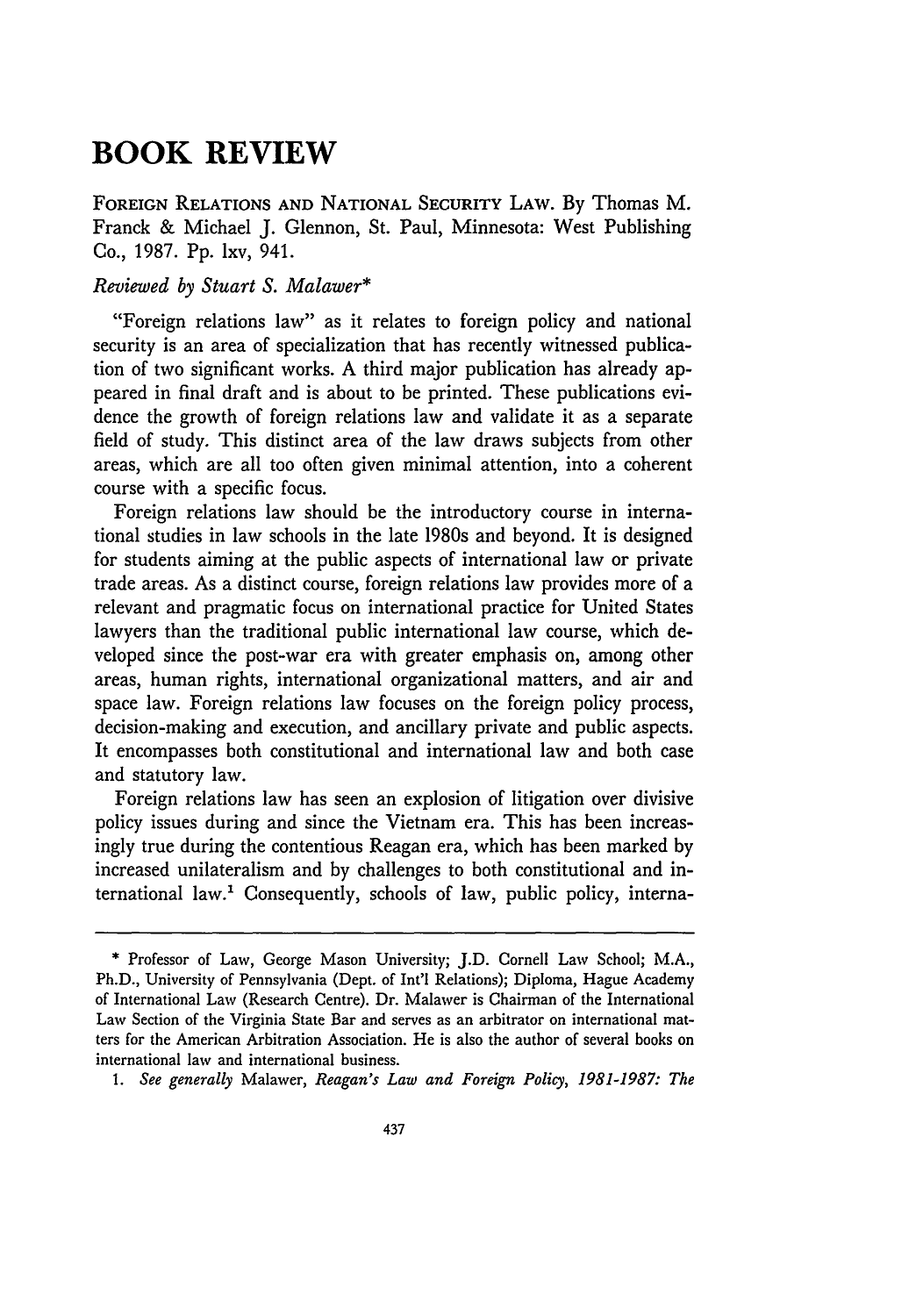tional affairs, and public management have developed a greatly heightened academic interest in this field.

The above institutions, as well as business schools, graduate economic programs, and various political, economic, and national security think tanks, have begun to scrutinize particularly the international trade aspects of foreign relations law. The Congress, agencies, and courts are wrestling with an ever-expanding range of issues, legislative initiatives, and judicial developments in foreign affairs. Older legal concepts and practices, such as the "political question doctrine" and treaty interpretation are being revisited. Many issues confronted by the federalists of the eighteenth century are now being debated again in their late twentieth century context.

For the first time, a traditional casebook has been published in this field, *Foreign Relations and National Security Law2* establishes the parameters of this newer area of the law. This absolutely outstanding book appears at a time when foreign relations law has become a matter of great importance to lawyers practicing in a wide variety of fields and of tremendous interest to politicians, policy makers, and the public.

In addition to *Foreign Relations and National Security Law,* two other major publications in foreign affairs law appearing at the same time are *The Report of the Congressional Committees Investigating the Iran-Contra Affair (The Iran-Contra Report)* and *The Restatement of*

Volumes about the American Constitution and about American foreign relations abound, but they are two different mountains of books. Those that deal with the Constitution say little about American foreign relations; the others expound, scrutinize, dissect and criticize the international relations, foreign policy, and the "foreign-policy-making process" of the United States, but the controlling relevance of the Constitution is roundly ignored.

L. HENKIN, FOREIGN AFFAIRS **AND** THE **CONSTITUTION** vii **(1972).**

*<sup>&</sup>quot;Reagan Corollary" of International Law,* 29 **HARV.** INT'L L.J. 85 (1988).

<sup>2.</sup> T. **FRANCK** & M. **GLENNON, FOREIGN** RELATIONS **AND** NATIONAL SECURITY **LAW (1987)** [hereinafter FRANCK & GLENNON]. Precursors of this field of law are, of course, the RESTATEMENT **(SECOND)** OF THE FOREIGN RELATIONS LAW OF THE UNITED **STATES (1965) by** the American Law Institute and L. **HENKIN,** FOREIGN **AF-**FAIRS **AND** THE CONSTITUTION **(1972),** published **by** Foundation Press. **A** number of other studies during the 1970s emphasized the constitutional, legal, and political aspects of the foreign policy process, in part as a reaction to the Vietnam experience. *See* THE CONSTITUTION **AND** THE CONDUCT OF AMERICAN **FOREIGN** POLICY (1976), sponsored **by** the American Society of International Law; T. FRANCK & **E. WEISBAND, FOREIGN** POLICY **BY CONGRESS** (1979). The traditional works have examined congressional-executive relations in foreign affairs either from a political science perspective or a legalistic one. *See generally* **E.** CORWIN, THE PRESIDENT'S CONTROL OF FOREIGN **RELATIONS** (1917); **Q.** WRIGHT, THE CONTROL OF AMERICAN FOREIGN **RELATIONS** (1922). Professor Henkin stated in 1972,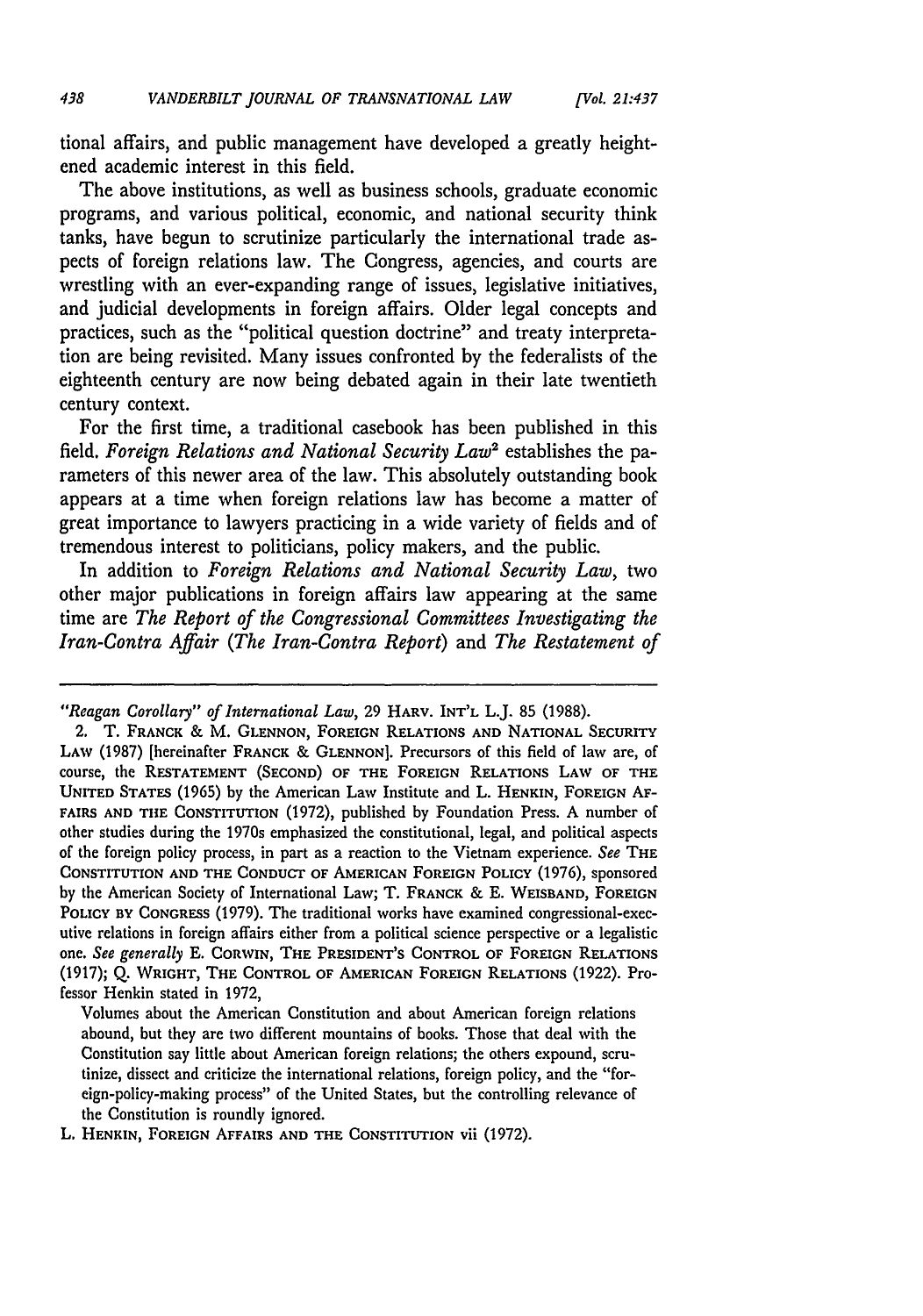*the Foreign Relations Law (Third) of the United States (Restatement*  $(Third)$ ),<sup>3</sup> by the American Law Institute. This review article describes the material in the new casebook. Specifically, I identify the major issues and areas treated by the authors, then reflect upon these issues in the context of *The Iran-Contra Report* (both the majority and minority reports) and of the *Restatement (Third)*, and finally draw various conclusions concerning the authors' treatment of these topics, especially their inclusion and exclusion of particular subject areas.

The authors define the area of foreign relations law as containing material often found in other fields, particularly constitutional law and international law." The thrust of this emerging field is constitutional law concerning the conduct of United States foreign relations. While the authors do not specifically say so, they also establish the parameters of this subject by including various statutory and judicial doctrines.

The authors declare that "[t]he foreign relations power is different, however, from such areas of interaction as the regulation of commerce."<sup>5</sup> Consequently, they unfortunately omit any significant and particular coverage of trade and economic domestic legislation and related international agreements. This is strange since much of this legislation is specifically intended to further foreign policy and national security goals rather than traditional economic, trade, or financial objectives. Significant international treaty material bears directly on these issues. It is also unusual that the authors do not include material from the jurisprudence of the International Court of Justice. Material such as the recent Nicaragua litigation against the United States' and related domestic and international documentation is of tremendous relevance to the legal story concerning the right to use force in United States foreign relations.

Franck and Glennon are exactly right when they state that many of the issues they are now considering, as illustrated by a large number of very recent writings and cases, are "questions [that] have been debated, of course, since the earliest days of the Republic, and many contemporary arguments are but replays of previous disputes."<sup>7</sup> They go on to politely color the Reagan administration's challenges to the constitutional and international legal systems, when, in describing the currency and

<sup>3.</sup> The Revised Restatement was approved by the American Law Institute and it is scheduled to appear as the RESTATEMENT (THIRD) in 1988.

<sup>4.</sup> FRANCK & **GLENNON,** *supra* note 1, at xvii.

<sup>5.</sup> *Id.*

<sup>6.</sup> Military and Paramilitary Activities in and Against Nicaragua (Nicar. v. U.S.), 1986 I.C.J. **1** (Merits Judgment of June 27).

<sup>7.</sup> FRANCK & **GLENNON,** *supra* note 2, at xviii.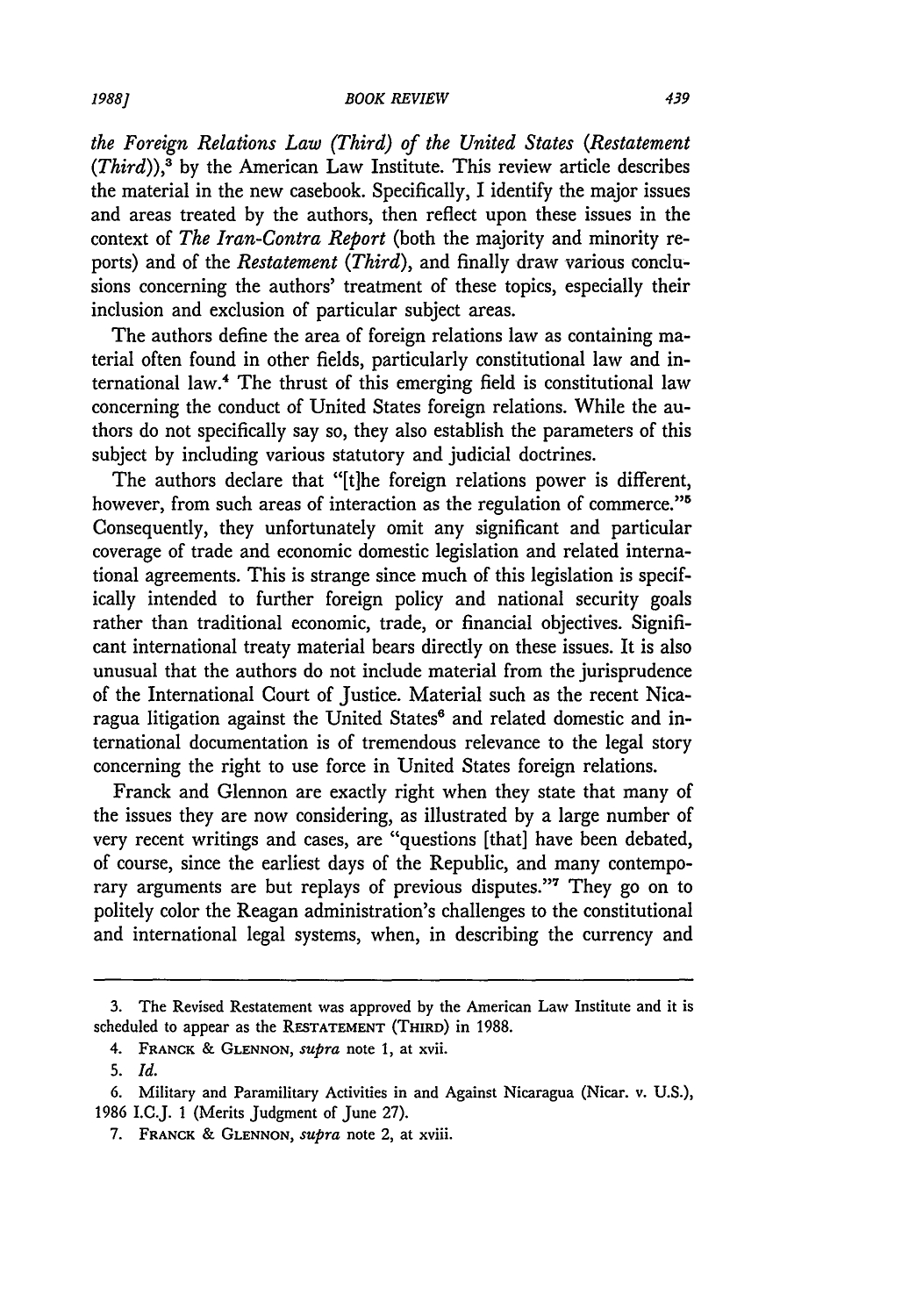urgency of this book, they write that "[u]nprecedented threats are posed, not only to the nation but also to values at the heart of our legal structure."<sup>8</sup>

The authors identify and discuss in nine chapters the following areas as constituting the breadth of this nascent field of law: **(1)** separation of powers doctrine; (2) incorporation of customary international law; (3) treaties and executive agreements; (4) "recognition" and litigation; (5) war powers and neutrality; (6) congressional funding; (7) states and federalism; (8) justiciability ("political question doctrine" and standing); and (9) first amendment and national security.

Within the chapters, the authors present a surprisingly large number of recent cases, although they are at times too severely edited. This evidences the rapid growth of foreign relations law and indicates that it is a field with an increasing number of divisive problems. Moreover, these issues are accentuated by a decreasing consensus, which has been aggravated by the Reagan administration's frequent rejection of the traditionally accepted approaches of mainstream United States foreign policy, of the United States foreign policy elite, as well as those expected by foreign observers friendly to the United States.

The authors also include a significant amount of historical data that is of great relevance. The historical notes by the authors, which are placed throughout the volume, are well done and of immense value to the reader.

Franck and Glennon very correctly begin their consideration of foreign relations law by presenting material on separation of powers.<sup>9</sup> The issues concerning separation of powers and delegation of authority are clearly at the heart of the historical and current debates concerning authority over foreign affairs. The authors correctly indicate the nature of the power as one of concurrence and overlap between the Congress and the President. They save material relating to the role of the judiciary for later in the book. They provide coverage of the expected cases of *Youngstown,'0 Curtiss-Wright,"* and the most recent and long-running litigation of *Korematsu* (from 1944 to 1984),<sup>12</sup> concerning the disgraceful treatment of Japanese-Americans during World War II. They then include excerpts from various congressional and presidential perspectives

**<sup>8.</sup>** *Id.*

<sup>9.</sup> Chapter 1 is entitled "Foreign Relations and the Separation of Powers Doctrine."

*<sup>10.</sup>* Youngstown Sheet and Tube Co. v. Sawyer, 343 U.S. **579** (1952).

<sup>11.</sup> United States v. Curtiss-Wright Export Corp., 299 U.S. 304 (1936).

<sup>12.</sup> Korematsu v. United States, 323 U.S. 214 (1944); Korematsu v. United States, 584 F. Supp. 1406 (N.D. Cal. 1984).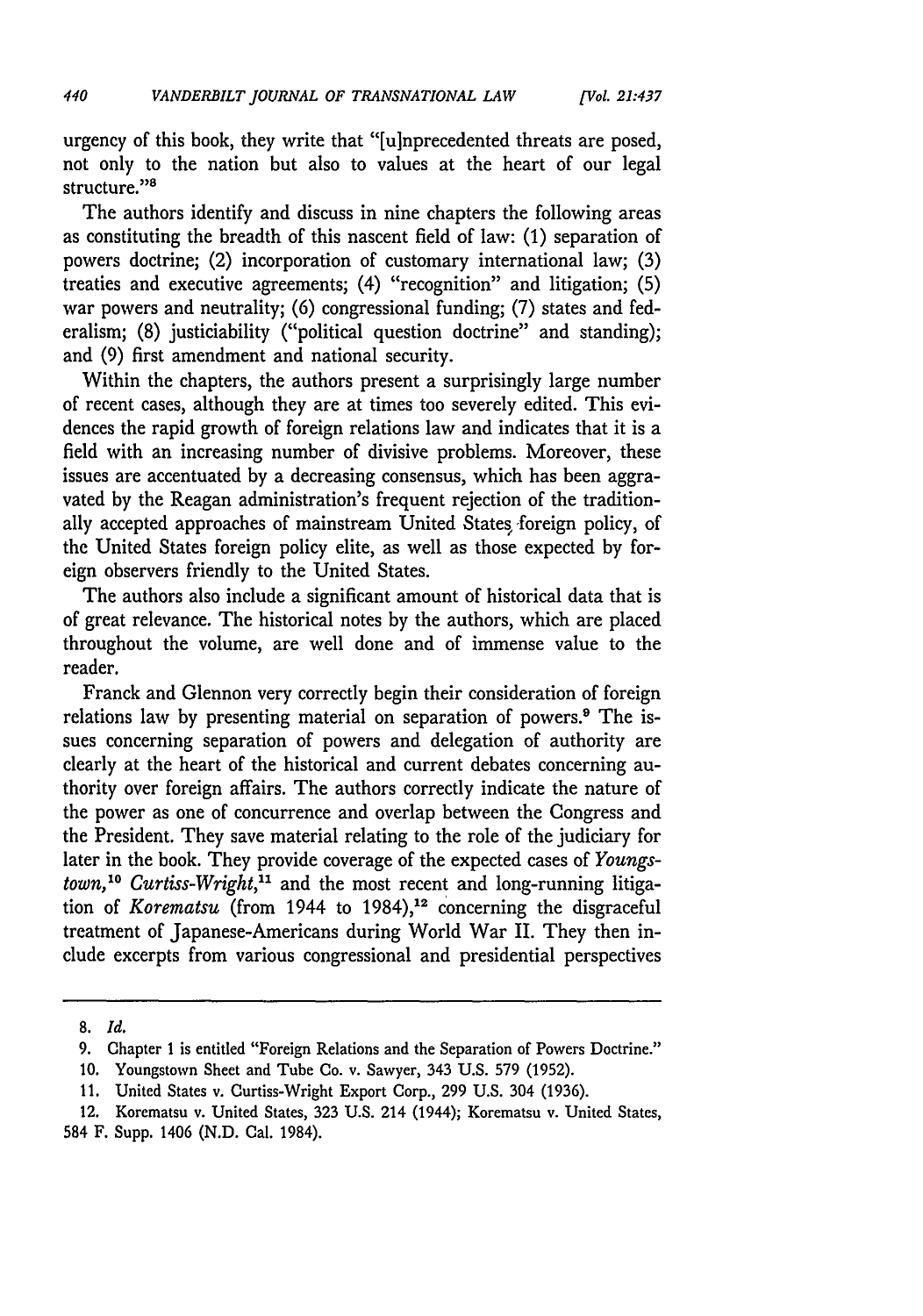and, in balance, include even those of Attorney General Meese. The authors fairly present material on the various sides of this divisive issue and correctly stake out the well-accepted position that there is a concurrence of congressional and presidential authority in foreign policymaking and foreign relations laws generally.

The authors then present material on customary international law and its incorporation into the United States legal system as domestic law.<sup>13</sup> The extent to which customary international law is incorporated into domestic law, providing a basis for private litigation and foreign policymaking, as well as impacting on statutory law, is a hot public-policy issue of the day. The authors start at the beginning with *The Paquete Habana1 <sup>4</sup>*and immediately provide material on the most recent aspect of this doctrinal issue which has great current relevance-human rights litigation in the United States. They present cases dealing with torture<sup>15</sup> and terrorism<sup>16</sup> and the authors spend just enough time on the act of state doctrine and sovereign immunity.

Some additional information on the rights of aliens in the United States would be desirable. The recent prison disturbances in response to the United States agreement to repatriate illegal Cuban nationals highlight the growing significance of immigration rules and related international conventions and custom as part of foreign relations law. The growing issue of economic rights of aliens, particularly with respect to their property within the United States, as a result of massive direct and portfolio investment and cash flows into the United States in the wake of the depreciation of the United States dollar, dictates a more extended examination of customary law rules in this area. The freeze on Iranian assets during the Iranian hostage crisis and the peculiar and long-lived United States tendency to use trade sanctions as part of its foreign policy further emphasizes the need to examine the nature of the rights of aliens in the United States economy under customary international law.

Generally, a separate chapter on the rights of individuals, both aliens and United States nationals, under customary international law and as related to foreign relations of the United States would be desirable. Such a chapter should include not only human rights but constitutional rights

<sup>13.</sup> Chapter 2 is entitled "The Law of Nations as Incorporated into United States Law."

<sup>14.</sup> The Paquete Habana, 175 U.S. 677 (1900).

<sup>15.</sup> Filartiga v. Pena-Irala, 630 F.2d 876 (2d Cir. 1980).

<sup>16.</sup> Tel-Oren v. Libyan Arab Republic, 726 F.2d 774 (D.C. Cir. 1984), *cert. denied,* 470 U.S. 1003 (1985). This is particularly interesting since Judge Bork refused to find an international legal rule or a cause of action against terrorism despite numerous international resolutions and agreements condemning it.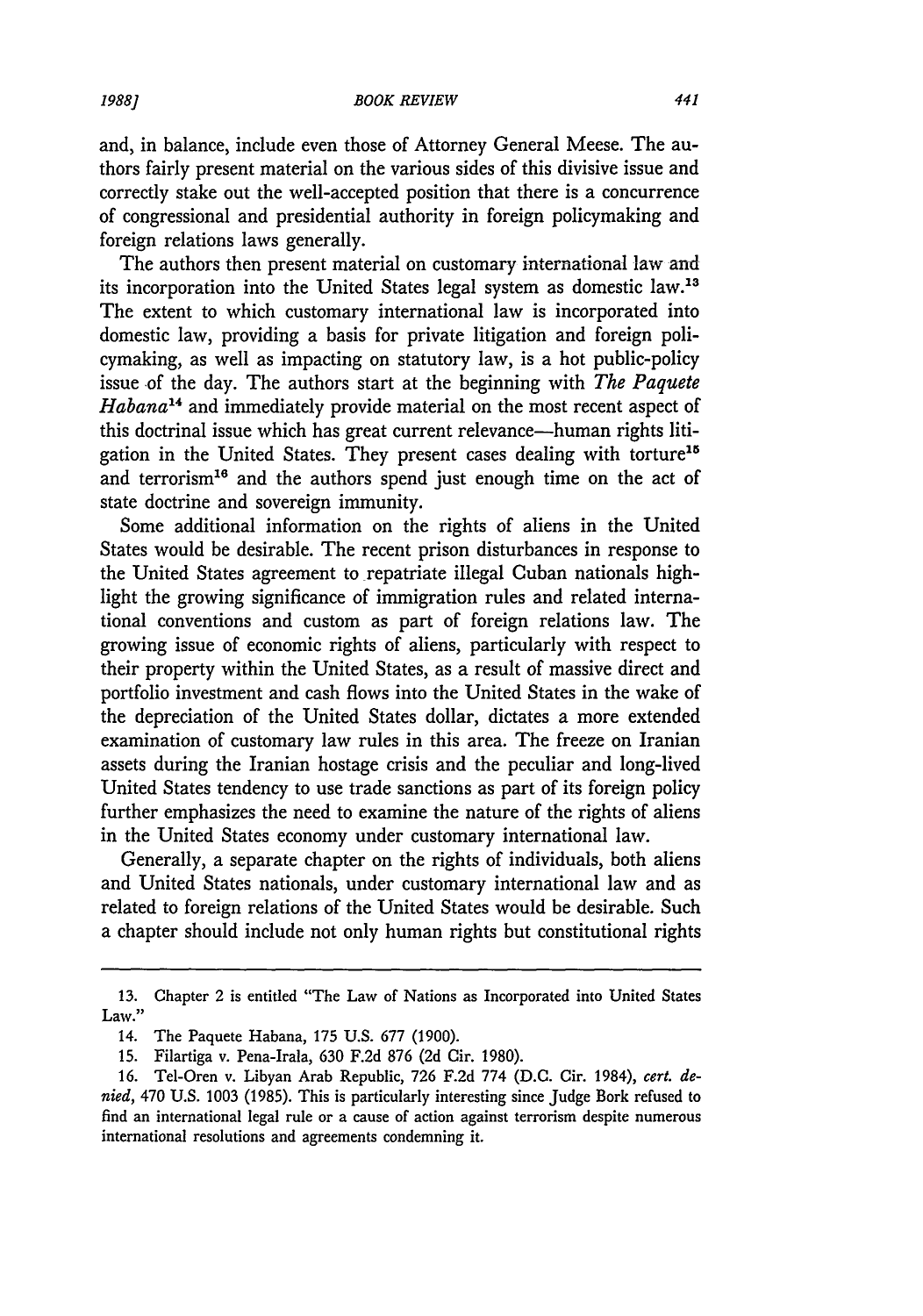of United States nationals as well as the rights of United States nationals abroad to protection of their economic interests and their own wellbeing.

Next, Franck and Glennon consider treaties and executive agreements in one of the book's longer chapters.<sup>17</sup> The major issues of the day include: presidential authority to enter into classes of executive agreements that are not mentioned in the Constitution; their effect on domestic law; treaty interpretation; and the role of the executive in interpreting treaties both generally and in court proceedings. These issues, debated for generations, have particular urgency today. The authors present material concerning the older cases that raise issues of federalism *(Missouri v. Holland*,<sup>18</sup> of course) and then move on to the Panama Canal Treaty case<sup>19</sup> and the termination of the Taiwan Defense Treaty case,<sup>20</sup> both arising during the Carter administration.

The authors then present various lead cases concerning the conclusion and domestic effect of executive agreements such as the Iranian Hostage Agreements,<sup>21</sup> decided early in the Reagan administration, and older cases relating to the recognition of the Soviet Union **by** the Roosevelt administration.22 The issue of the impact of executive agreements on prior congressional legislation is still very much alive.

The entire problem of delegation of authority and .executive agreements in foreign trade and foreign affairs is generally unsettled. Unfortunately, the authors barely reflect on this. Presidents continue to find means to avoid executive agreements in order to escape constitutional and statutory restraints, **by** using, for example, such instruments as "voluntary restraint arrangements" as a tool or weapon in the combative field of international trade politics. The use of executive agreements, such as the recent United States-Japanese semiconductor agreement, continues to raise antitrust questions with regard to market sharing and predatory pricing.<sup>23</sup>

**21.** Dames **&** Moore v. Regan, 434 **U.S.** 654 **(1981).** The authors also present a case discussing "voluntary restraint arrangements." Consumers Union of the United States, Inc. v. Kissinger, **506 F.2d 136 (D.C.** Cir. 1974), *cert. denied,* 421 **U.S.** 1004 **(1975).**

22. United States v. Belmont, **301 U.S.** 324 **(1937).**

**23.** They also raise the basic issue whether the President can conclude such agreements pursuant to any inherent authority. This is particularly important because unlike

**<sup>17.</sup>** Chapter **3** is entitled "Treaties and Other International Agreements."

*<sup>18.</sup>* Missouri v. Holland, **252 U.S.** 416 **(1920).**

**<sup>19.</sup>** Edwards v. Carter, **580 F.2d 1055 (D.C.** Cir.), *cert. denied,* 436 **U.S. 907 (1978).**

<sup>20.</sup> Goldwater v. Carter, 481 F. Supp. 949 **(D.D.C.),** *rev'd,* **617 F.2d 697 (D.C.** Cir.), *vacated,* 444 **U.S. 996 (1979).**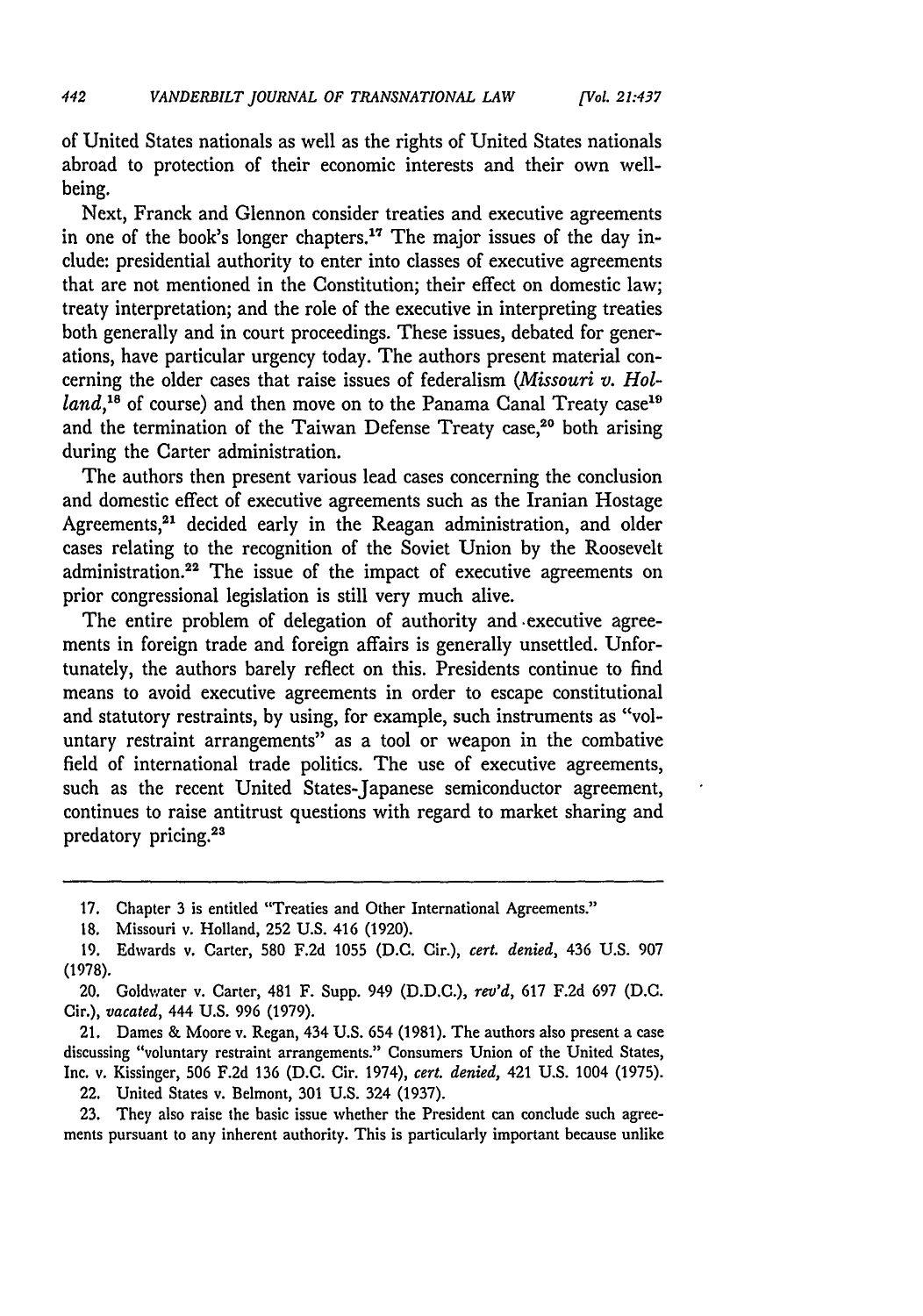#### *BOOK REVIEW*

Franck and Glennon present the still developing Sofaer-Nunn dispute over the reinterpretation of the ABM Treaty in the concluding material. The authors offer this material in an even-handed manner although the Reagan administration's position is outrageous. Similar problems of interpreting the recently concluded INF treaty already exist.<sup>24</sup> Interpretation of the U.N. Headquarters Agreement and the threatened closing of the P.L.O. Observer Mission by the Reagan administration pursuant to congressional legislation only highlights the multivarious nature of treaty law.<sup>25</sup> The combination of the President's inherent authority in foreign affairs and the exclusive role that the Constitution gives Congress to regulate foreign trade obviously clashes and results in a state of uncertainty, particularly since trade is increasingly becoming a foreign policy issue. More material on this would have proven beneficial.

The thrust of the chapter on recognition is that recognition of a state or government carries with it dispositive effects, principally the necessary standing to sue in United States courts and the application of the sovereign immunity and act of state doctrines.<sup>26</sup> It is precisely these lesser known consequences which are the major issues of the day. None seriously debate the supremacy of the president's recognition authority. The authors present materials concerning the domestic litigation consequences of recognition. They provide similar material concerning non-recognition and recognition of the Soviet government, revolutionary Mexico during the interwar period, and Vietnam after the fall of Saigon, as well as recent cases concerning Angola, the German Democratic Republic, and the People's Republic of China.

While many view foreign relations law as a body of law with principal focus on foreign policy as it relates to national security measures, it also involves an ancillary area encompassing the juridical consequences of constitutional and judicial rules on private parties and litigants. The chapter on recognition of foreign governments and their actions demonstrates the very real impact of doctrines concerning presidential authority on the everyday world of private litigation. It is an often overlooked but very important area of the law and is well done by the authors.

*1988]*

the President's general foreign affairs authority the Constitution gives exclusive authority to regulate foreign trade to the Congress. Any exercise of such authority is a matter of delegation of authority within the broad doctrine of separation of powers.

<sup>24.</sup> *Missile Pact Bars Exotic Arms, Soviet Agrees,* N.Y. Times, Apr. 14, 1988, at A6, col. 3; *Democrats Clash with Reagan Over Arms Treaty,* N.Y. Times, Mar. 20, 1988, at 3, col. 1.

<sup>25.</sup> *U.S. Assailed at World Court on P.L.O. Office,* N.Y. Times, Apr. 12, 1988, at A15, col. 1.

<sup>26.</sup> Chapter 4 is entitled "Recognition."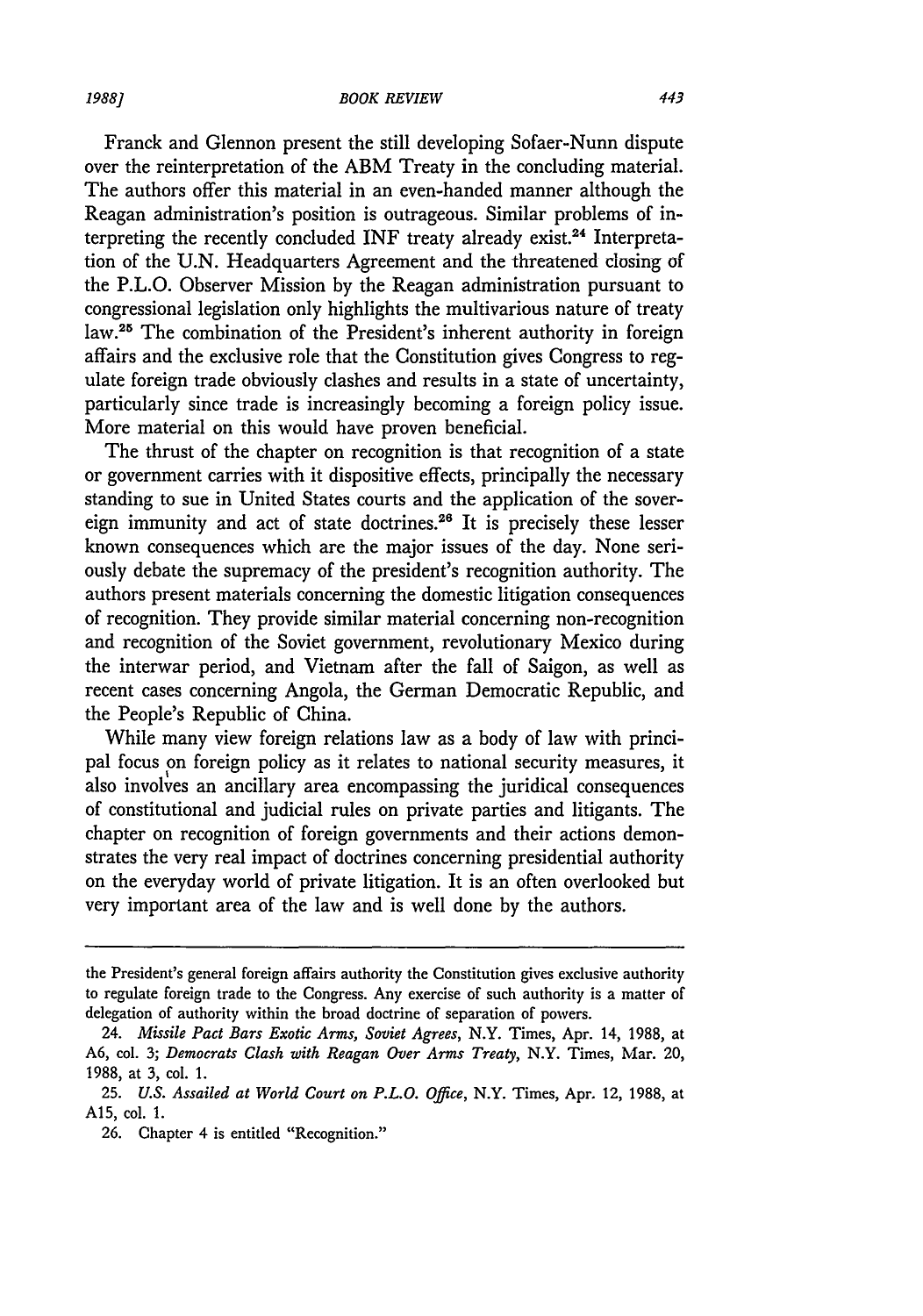Franck and Glennon also offer material on war powers and neutrality legislation.<sup>27</sup> The war power is clearly an area at the center of foreign relations law. Neutrality, an often overlooked area of legislation and international law, has a revived and continuing relevance to contemporary foreign policy. Is the United States violating the rules of international neutrality in the Persian Gulf? Is President Reagan violating the statutory rules concerning neutrality in Nicaragua? The essential issue today in United States foreign policy is the nature and extent of the President's authority to use force in international relations. Witness the Reagan Doctrine and the use of force in Central America, Lebanon, and the Persian Gulf. This involves considerations of the war power generally under the Constitution and the congressionally enacted War Powers Resolution. It also involves the rules of international law concerning the use of force.

The authors present substantial material on the War Powers Resolution and some material on the lingering issue of neutrality. Unfortunately, they do not offer any significant material from the international legal arena in either of these areas. This is unusual since there is a large number of treaty and customary international law obligations binding upon the United States and thus upon the President. The full consequence of the interplay of these rules is by no means clear. Issues concerning justiciability of the war powers are properly presented in the later chapter on justiciability. The authors include such basic materials in this chapter as the Meeker brief on the Vietnam War, "The Prize Cases,"<sup>28</sup> the War Powers Resolution, the Neutrality Act and a recent case concerning the Reagan administration's involvement in Nicaragua.29 The historical notes appearing in this chapter are particularly well done.

One of the shortest chapters in this book is entitled "The Power Over the Purse." Paradoxically, the power of the purse may be the most important power concerning congressional control of foreign policy and a cardinal aspect of foreign relations law. This is a raging issue today. To what extent does congressional power of the purse entitle the legislature to participate and control foreign affairs? The constitutional provision requiring congressional appropriation prior to executive spending and

<sup>27.</sup> Chapter 5 is entitled "The War Power."

<sup>28.</sup> The Prize Cases, 67 U.S. (2 Black) 635 (1863).

<sup>29.</sup> Dellums v. Smith, 573 F. Supp. 1489 (N.D. Cal. 1983), *motion to alter judgment denied,* 577 F. Supp. 1449 (N.D. Cal. 1984), *rev'd on other grounds,* 797 F.2d 817 (9th Cir. 1986). The authors also present a case concerning the Nixon administration's bombing of Cambodia. Holtzman v. Schlesinger, 361 F. Supp. 553 (E.D.N.Y.), *rev'd,* 484 F.2d 1307 (2d Cir. 1973), *cert. denied,* 416 U.S. 936 (1974).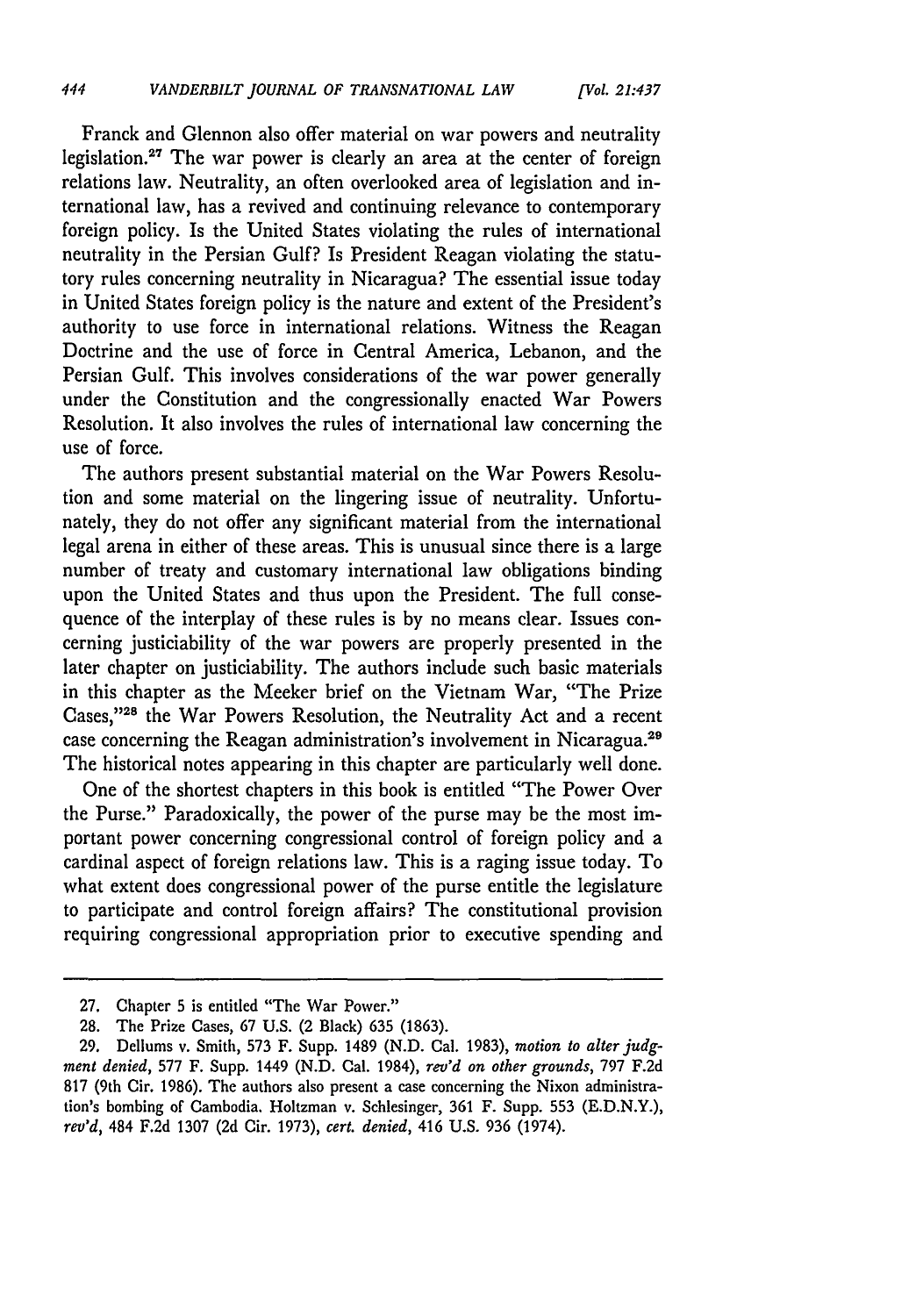statutory provisions requiring government expenditures only from appropriated funds were issues during the Vietnam War and the Iran-Contra debacle. Other legislation, such as the Boland Amendment, typically prohibits the spending of funds for particular purposes. The authors include only the barest of material, including a leading 1946 case<sup>30</sup> and several short comments from Franck and Glennon themselves. In light of the ever-growing significance and ever-present nature of this issue, additional information is necessary.

Another short chapter in this book is entitled "Federalism." Federalism is an issue which is by no means dead in the area of foreign relations. It is particularly alive in state economic development programs, state taxation of foreign income and actors, and extension of other economic rules to foreign practices (for example, civil rights and bribery). It is also an issue concerning local government disinvestment programs aimed toward South Africa. This appears to be the conduct of unilateral foreign policy by an individual state, which is a throwback to the days of the Articles of Confederation. As international trade becomes more important in foreign relations and as states and counties continue to respond to the globalization of local economies by imposing newer taxes and fostering economic development programs, the demarcation line between state and federal authority, which is still an unresolved area of contention, needs greater clarification. Amazingly, the State of Texas is on the verge of negotiating with OPEC concerning price and supply of oil.<sup>31</sup> The authors' inclusion of the three leading cases on the taxation dimension and some material on South Africa only scratches the surface of this latent but very relevant subject.

The most lawyer-like of all issues is in the chapter devoted to justiciability of foreign relations issues.<sup>32</sup> The burning issue of the day is why, by-and-large, do courts refuse to hear any foreign affairs litigation dealing with the big issue of war and the use of force? From the Vietnam War cases to those concerning United States involvement in Central America the courts simply do not hear these cases.<sup>33</sup> They rely on either

**<sup>30.</sup>** United States v. Lovett, 328 U.S. **303** (1946).

<sup>31.</sup> *Texas Looks at OPEC for "Cooperation,"* Wash. Post, Apr. 17, 1988, at H8, col. 1.

<sup>32.</sup> Chapter 8 is entitled "Justiciability of Foreign Relations Issues."

<sup>33.</sup> Crockett v. Reagan, 558 F. Supp. **893** (D.D.C. 1982), *affd,* **720** F.2d 1355 (D.C. Cir. 1983), *cert. denied,* 467 U.S. 1251 (1984); Sanchez-Espinoza v. Reagan, **568** F. Supp. **596** (D.D.C. 1983), *affid,* **770** F.2d 202 (D.C. Cir. 1985). *But see* Ramirez de Arellano v. Weinberger, 745 F.2d **1500** (D.C. Cir. 1984), *vacated,* 471 U.S. 1113 (1985), *on remand,* 788 F.2d 762 (1986) (but involving an American plaintiff overseas).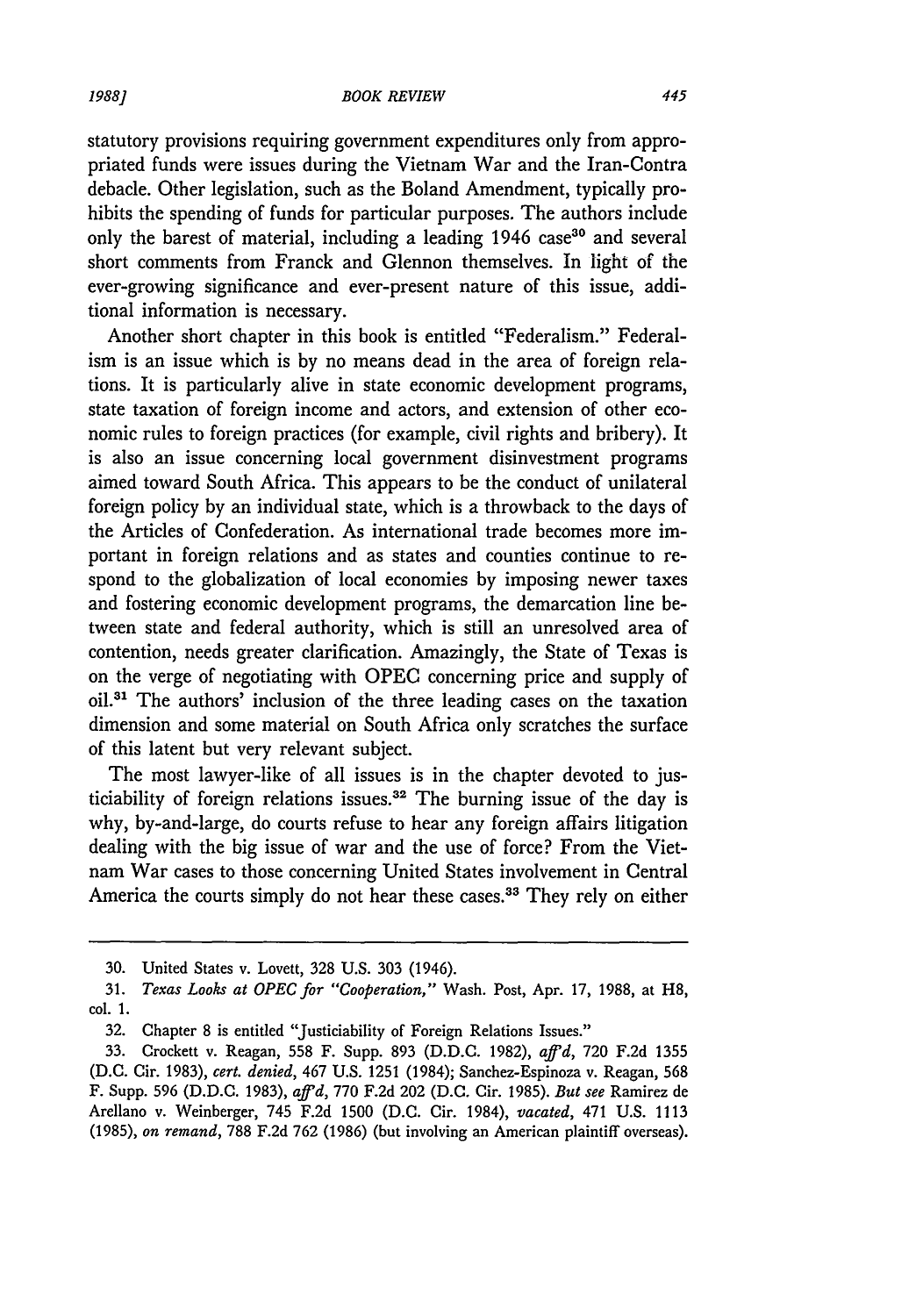the *Baker v. Carr* formulation of the "political question doctrine,"34 standing, or some other excuse not to adjudicate these most important life and death questions. The authors present a wealth of material in this chapter. It is precisely this area of the law in which the courts need to reevaluate existing doctrines that preclude the adjudication of the most important issues facing the United States. Congress should reverse some of the dysfunctional judicially-developed doctrines that prevent the rule of law from applying in this core area of foreign relations law.

The last chapter treats freedom of expression and national security.<sup>35</sup> Reliance on national security is often the last refuge of the superpatriot and the disingenuous. While this chapter has little to do with foreign policy, it has a lot to do with basic rights of individuals. **A** major issue today is whether or not rights of individuals will continue to be respected when national security (covert actions and secrecy) is at stake or alleged to **be** involved. It is a continuing battle. The authors include material from the Pentagon Papers case concerning prior restraint,<sup>36</sup> from Snepp concerning CIA non-disclosure agreements,<sup>37</sup> and some material concerning security clearance. The authors should have included more information pertaining to the entire intelligence community and foreign policy, especially covert operations, in a separate chapter.

Franck and Glennon have done a remarkable **job** in editing this first casebook on foreign relations law and national security law. Here are some additional observations in a nutshell.

First, the authors have clearly succeeded in defining the parameters of this vital and emerging area of law and practice. I would have included additional information on the rights of individuals (including corporations) in the foreign relations area. What about the rights of United States nationals to compensation when the President exercises his claimssettlement authority, as President Carter did in the Iranian hostage situation? What are the rights of aliens in the United States under the Constitution when an administration freezes its assets, as with the freeze on Iranian assets, or agrees to repatriate them to Cuba? What are the rights of United States-owned foreign corporations when caught between conflicting demands of United States and foreign obligations (for example, when United States-owned firms in Panama are prohibited to make **fi**nancial transfers to the Panamanian government)?<sup>38</sup> What are the rights

<sup>34.</sup> Baker v. Carr, **369 U.S. 186 (1962).**

**<sup>35.</sup>** Chapter **9** is entitled "National Security and Freedom of Expression."

**<sup>36.</sup>** New York Times Co. v. United States, 403 **U.S. 713 (1971).**

**<sup>37.</sup>** Snepp v. United States, 444 **U.S. 507,** *reh'q denied,* 445 **U.S. 972 (1980).**

**<sup>38.</sup>** *Panama Curbs Puzzle Companies,* N.Y. Times, Apr. 12, **1988,** at **A6,** col. 4.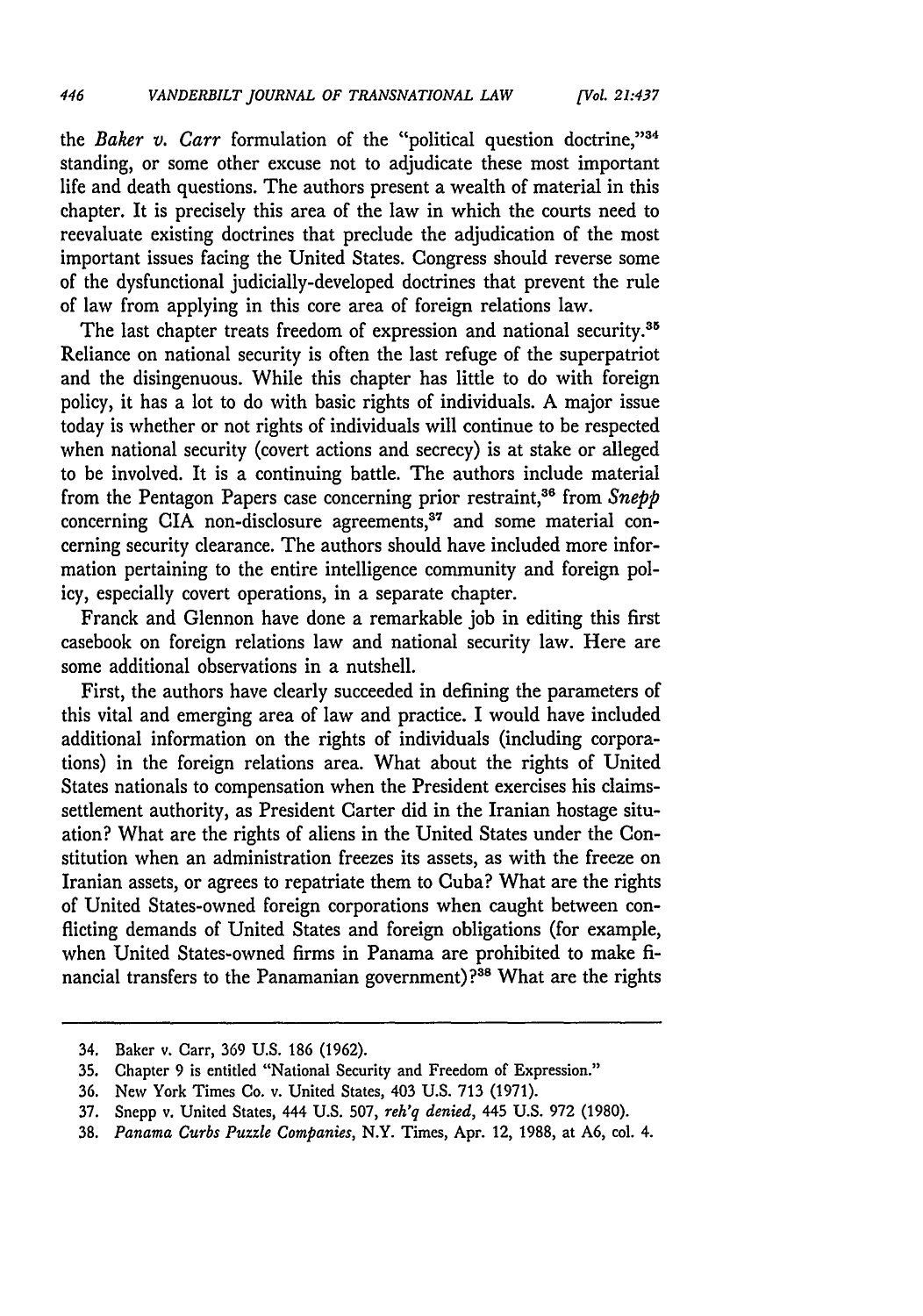of United States nationals abroad to protection either by the United States military or against actions of the United States itself? I would have included some additional material on diplomatic immunity and diplomatic relations generally.

Second, it is clear to me the essence of foreign relations law is the constitutional law aspect relating to the foreign policy process, both as to formulation and execution. The authors could, in some manner, make it more clear that this includes a number of ancillary issues of great practical importance. It also includes some material from the international legal system, more aspects concerning the intelligence communities than presented, and a great deal more from the world of international trade including foreign economic and security assistance (for example, arms transfers and supplying insurgent movements), and participation in international organizations. The recent United States trade sanctions against Panama and surprising statements by the World Court concerning United States economic measures against Nicaragua highlight the need for more systematic treatment of trade and economic measures as part of foreign relations law.

Third, there are a number of recurrent themes that run through the area of foreign relations law. Some have been touched upon and some have only been alluded to by the authors. These intellectual themes need to be more explicit. A final chapter pulling them together would be extremely helpful. For example, although never fully assessed, the legalmoral component of United States foreign policy has been an historical constant throughout the existence of the Republic. This is a unique character of United States foreign policy. Reliance upon national interests and the uncertain manner of their determination and formulation should be examined. Cultural aspects of United States foreign policy, including interest-group input, is particularly important. Less-known and more subtle themes could be explored, such as "individual rights, economic development, and free nations" as a legal-policy goal throughout United States diplomatic history. What are the legal implications of the sometimes contradictory historical tendencies of the United States toward unilateralism, isolationism, and internationalism?

Generally, there is a great body of writing by United States diplomatic historians, economic historians, political scientists, international relationists, and foreign policy experts that bears directly on the foreign relations of the United States with particular significance to United States statutory responses. The relationship of Smoot-Hawley tariff legislation, isolationism, and neutrality legislation during the 1930s is an area ripe for examination by students of United States foreign relations law. While the authors have defined the parameters of this field of study, I would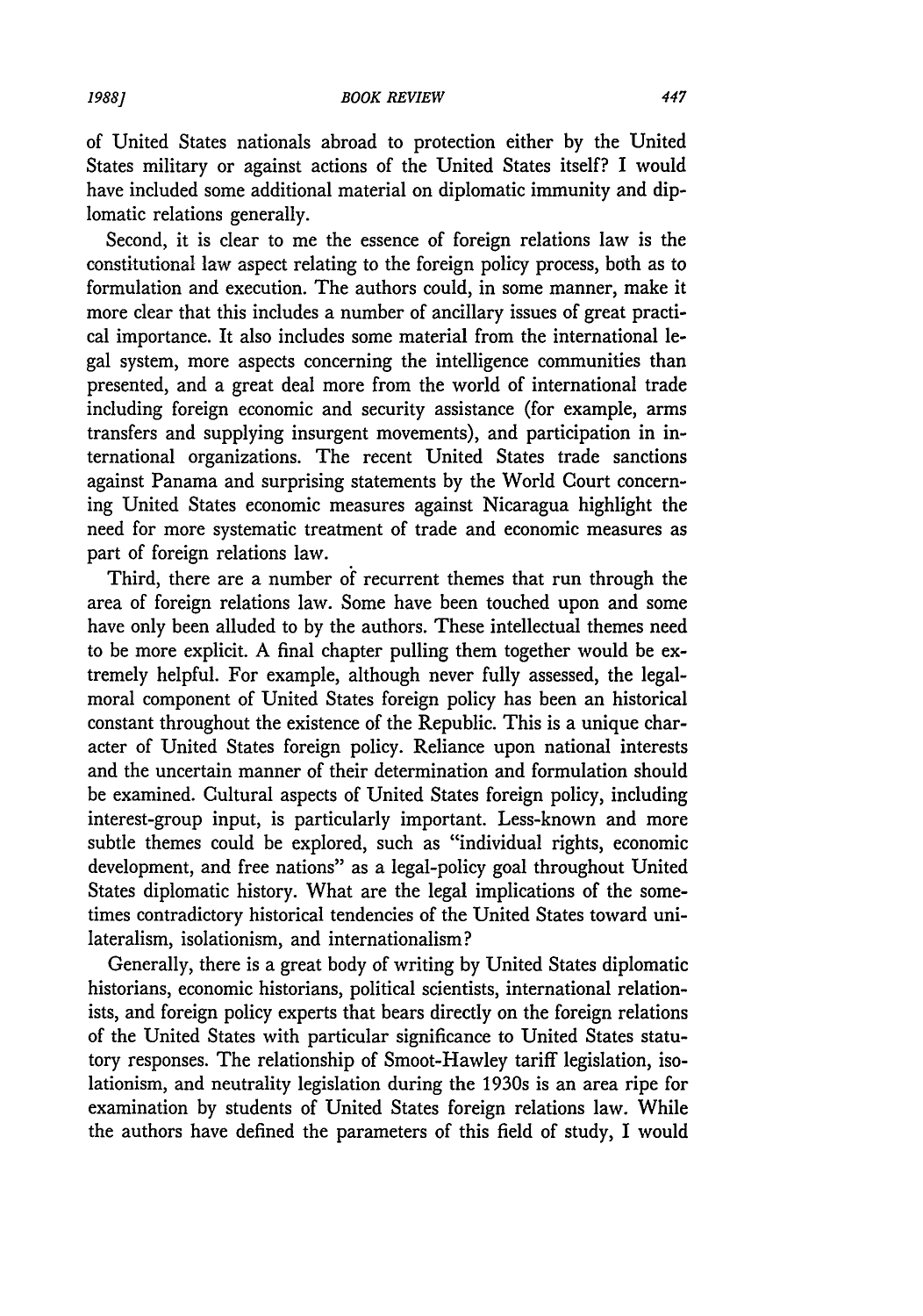adjust it somewhat and add more depth.

What are the domestic political currents and cultures responsible for differing foreign policies and legal conflicts? Why have conservatives today, who at one time espoused tradition so strongly, so openly disparaged and disdained laws concerning foreign affairs? The Iran-Contra hearings have keenly raised moral and philosophical implications, in addition to legal ones, concerning lying and deceit in the United States foreign policy process and conducting secret policies contrary to public diplomacy. What are the implications and reasons for the increase of congressional micromanagement, legislation, and criminalization of foreign policy (for example, the recent indictments of former national security aides for their conduct in the United States foreign policy process)?39 Is bipartisanship generally possible or is politicization of foreign affairs really the normal situation that lurks behind broad and bland generalizations? Foreign relations law is more than just some constitutional law with a sprinkling of international law. It is an old, yet new, and unique field of inquiry.

Fourth, the authors posit what they call fourteen simulations or hypothetical problems for students to utilize. They are typical questions found on a final examination, based on reality and professorial imagination. They seem interesting enough; however, my concern is that they might detract from the process of utilizing the 941-page book in one semester. As an educational tool, the inclusion of a set of historical case studies from non-law disciplines might have enhanced the work more than these hypotheticals. Why not include a three to five page study of the historical use of economic sanctions by Presidents throughout United States history? In terms of public policy analysis, this would be much more useful than a series of hypothetical problems which bears little resemblance to the well-developed and monitored simulation exercises developed by foreign policy experts throughout the late 1960s and 1970s, and which are somewhat questionable in their educational or research usefulness.

Fifth, rather than shying away from the extensive literature in the fields of international relations theory, contemporary foreign policy analysis, and decision-making, the authors might consider specifically raising the current problems, such as the "Reagan Doctrine" and assessing it in terms of legal implications and historical context. For example, a comparison with other presidential doctrines and their relationship to ideology and national interests as well as their impact on the constitutional

<sup>39.</sup> *For Reagan, Bizarre Turn,* N.Y. Times, Mar. 18, 1988, at D27, col. 1.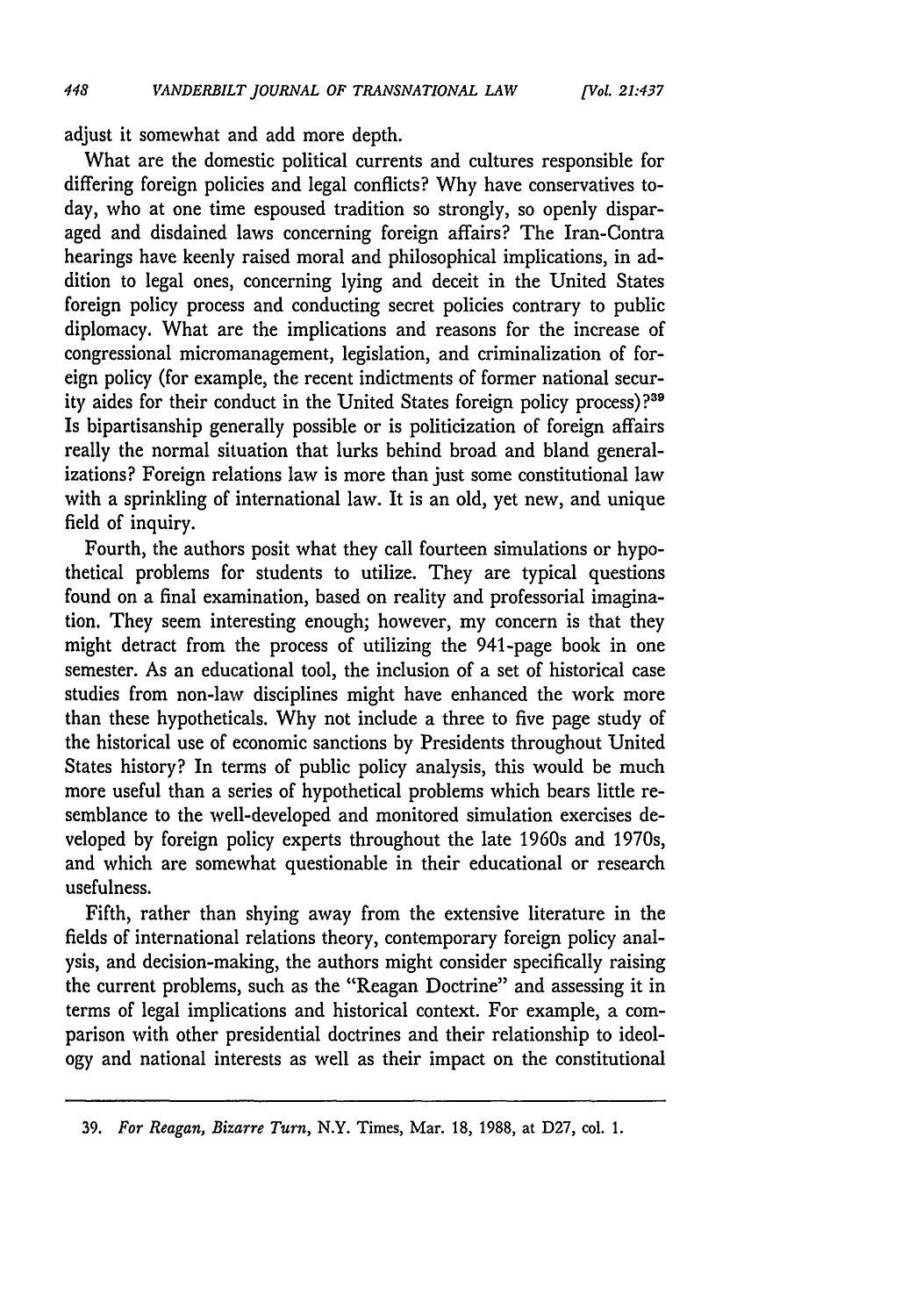and international legal environments would prove intriguing. The authors might consider the different institutional and bureaucratic processes followed by various Presidents in conducting foreign policy or the varying degrees of reliance on international law by Republican and Democratic administrations. This is not making a new field of law less law-like, but more policy relevant. Such empirical assessments are necessary in order to move legal writing, and especially constitutional/international legal analysis, away from sterile doctrinism.

A final assessment of *Foreign Relations and National Security Law* must include reflection on two highly important and recent publications in the field.

The Iran-Contra Affair Report<sup>40</sup> contains three chapters of obvious and direct relevance to the cardinal issues of foreign relations law today: "Power of Congress and the President in the Field of Foreign Policy" (Chapter 25); "The Boland Amendments and the NSC Staff" (Chapter 26); and "Rule of Law" (Chapter 27).

As to the role of the Congress the majority report states,

Under our Constitution, both the Congress and the Executive are given specific foreign policy powers. The Constitution does not name one or the other branch as the exclusive actor in foreign policy. Each plays in our system of checks and balances to ensure that our foreign policy is effective, sustainable and in accord with our national interests.

Key participants in the Iran-Contra Affair had serious misconceptions about the roles of Congress and the president in the making of foreign policy.<sup>41</sup>

It explicitly rejects the view that Congress has a minor role to play in the foreign policy process. There is no exclusive presidential authority to conduct foreign affairs. As far as reliance on *Curtiss-Wright"2* by witnesses before the committee was concerned, the report states, "Their reliance on this case is misplaced."<sup>43</sup> That case authorized the President to act but "it did not involve the question of the President's foreign policy powers when the Congress expressly forbids him to act."44 The report

<sup>40.</sup> **SENATE SELECT** COMM. **ON SECRET MILITARY** ASSISTANCE TO **IRAN AND THE NICARAGUAN OPPOSITION** *&* **HOUSE** SELECT COMM. TO INVESTIGATE COVERT ARMS **TRANSACTIONS** WITH **IRAN,** REPORT **OF THE** CONGRESSIONAL **COMMITTEES** INVESTI-**GATING THE** IRAN-CONTRA **AFFAIR,** 100th Cong., 1st Sess. (with Supplemental, Minority, and Additional Views) (Comm. Print 1987) [hereinafter IRAN-CONTRA REPORT].

<sup>41.</sup> *Id.* at 387.

<sup>42.</sup> United States v. Curtiss-Wright Export Co., 299 U.S. 304 (1936).

<sup>43.</sup> IRAN-CONTRA REPORT, *supra* note 40, at 388.

<sup>44.</sup> *Id.* at 388-89.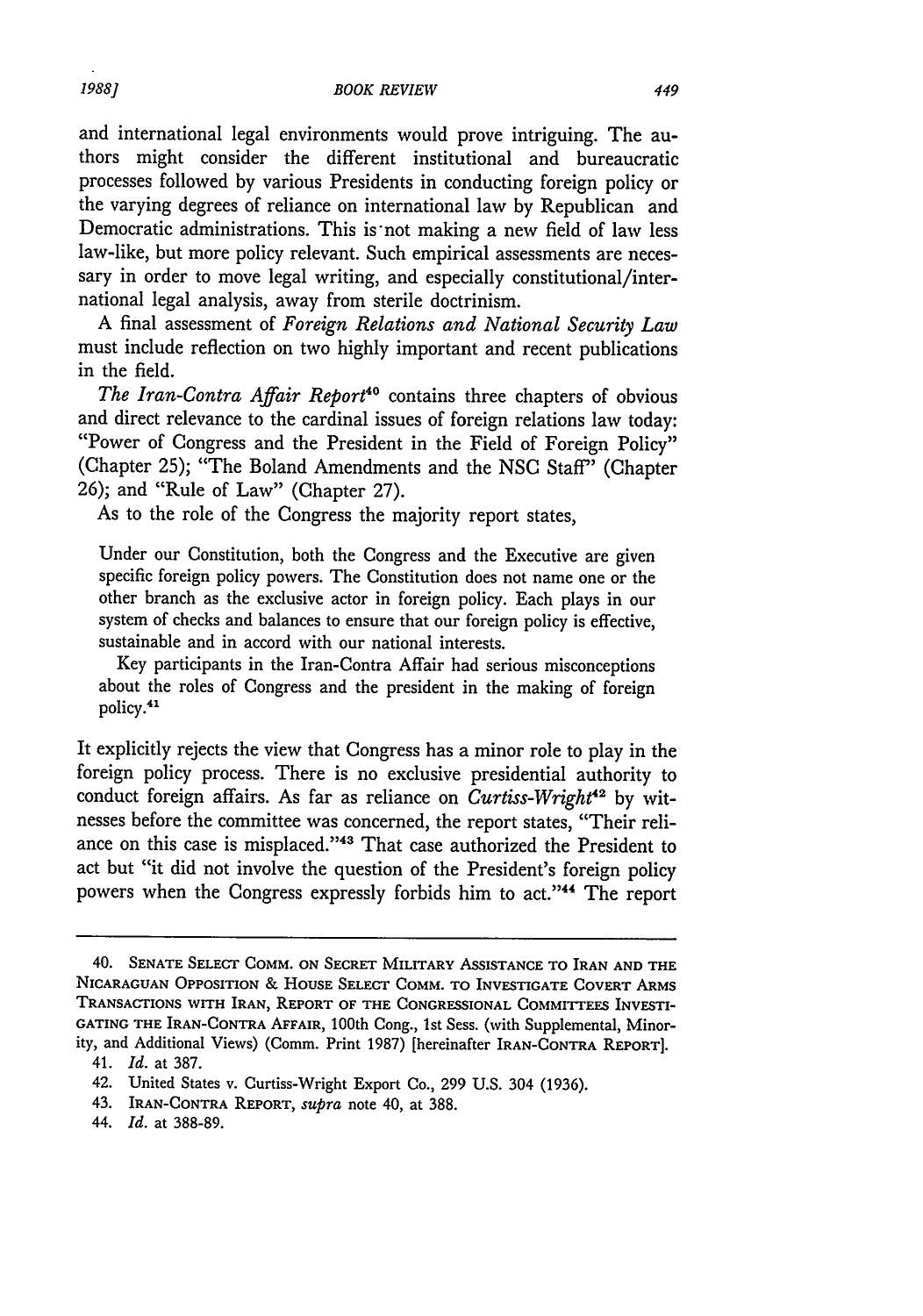cites recent cases cautioning against "undue reliance" on *Curtiss-Wright.*

In the discussion of the Boland Amendments, the majority report discusses both *Curtiss-Wright* and the power over appropriations. "Beginning in 1983, Congress responded to the President's policy toward the Contras principally through its power over appropriations-one of the crucial checks on Executive power in the Nation's system of checks and balances."<sup>45</sup> After analyzing the three Boland Amendments (in various statutory enactments) the report concludes the "support for the Contras was systematic and pervasive ...[and] the diversion [of funds] was a flagrant violation of those proscriptions."<sup>46</sup> It rejects the administration position that the Boland Amendments violated *Curtiss-Wright's* assertion of the President's inherent authority. "Here, Congress relied on its traditional authority over appropriations, the 'power of the purse,' to specify that no funds were to be expended by certain entities in a certain fashion." **' <sup>7</sup>**The report further states, "It strains credulity to suggest that the President has the constitutional prerogative to staff and fund a military operation without the knowledge of Congress and in direct disregard of contrary legislation."48

In finally assessing the constitutionality of the secret Contra-support operation the report concludes it "violated cardinal principles of the Constitution."<sup>49</sup> Referring to raising and spending of funds the report concludes,

When members of the executive branch raised money from third countries and private citizens, took control over that money **...** and used it to support the Contras war in Nicaragua, they bypassed this crucial safeguard in the Constitution.<sup>50</sup>

The report reminds the reader that the "take care" clause that the laws be faithfully executed in the Constitution was derived from the English Bill of Rights, which prohibited the King from disregarding laws he did not like. This clause "embodies the principle of accountability."51 The report concludes "[T]here has been a failure in the leadership and supervision that the 'take care' clause contemplated."<sup>52</sup> Unlike the prior Tower Board Report, which found only a flawed process and a

45. *Id.* at **395.**

- 49. *Id.* at 411.
- 50. *Id.* at 412.
- 51. *Id.* at 419. 52. *Id.*

*<sup>46.</sup> Id.* at 405.

*<sup>47.</sup> Id.* at 406.

<sup>48.</sup> *Id.*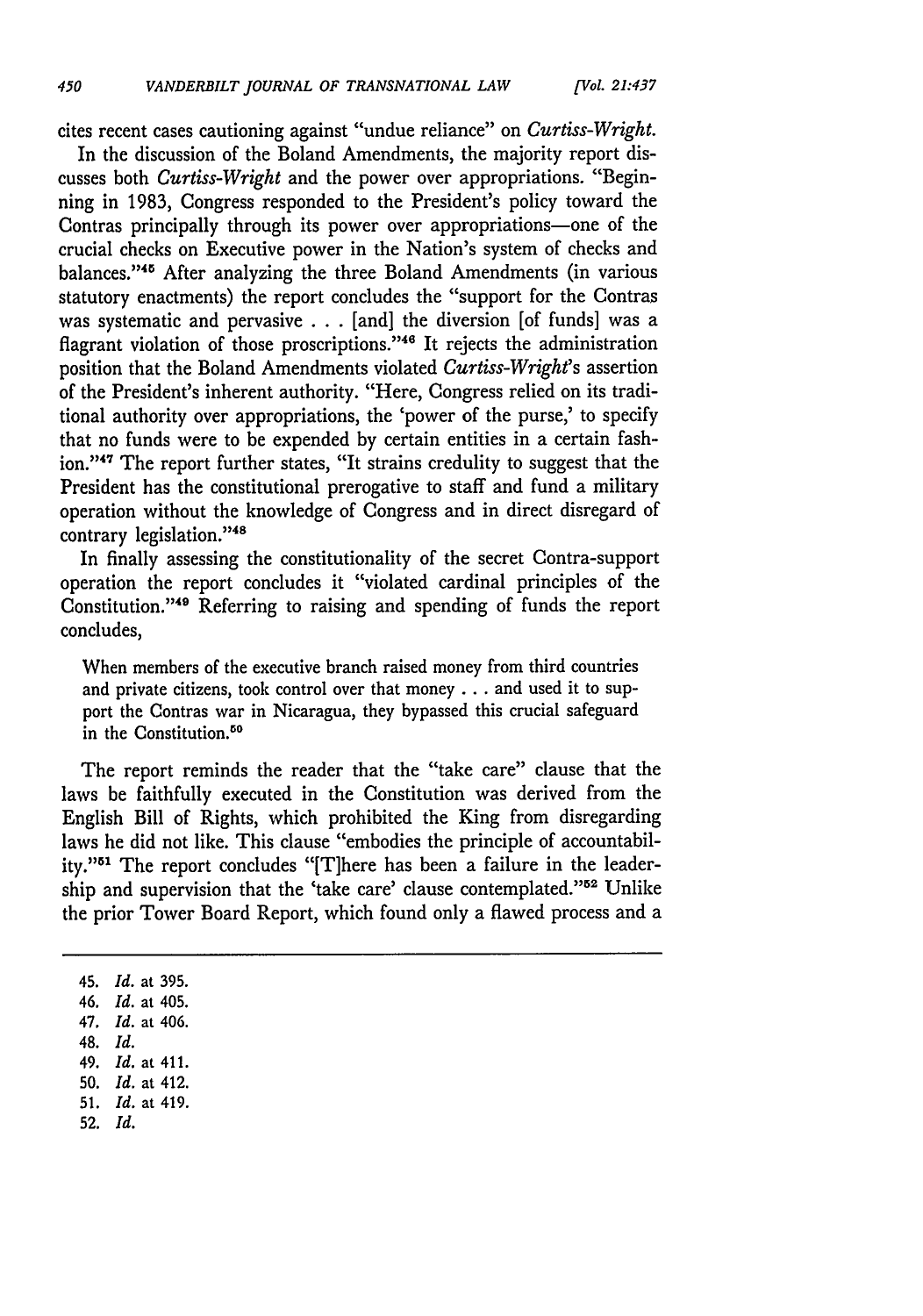failure of responsibility, $53$  this report found a violation of key statutory and constitutional restraints in the foreign policy process in the Reagan White House.

The minority report argues that the President has greater authority in foreign affairs than the majority contends. It also contends that the administration did not make any serious legal missteps concerning the Boland Amendments.<sup>54</sup> It concludes that the administration was not "behaving with wanton disregard for the *law."55* Well, no one ever said that foreign affairs is not politicized.

From a quick overview of the *Iran-Contra Report,* Franck and Glennon were directly on point by emphasizing the congressional-executive confrontation as the core of foreign relations law. However, additional coverage of the statutory aspects of foreign relations law, with particular relevance to intelligence and arms transfer legislation (export controls), would prove to be timely and necessary. Anyone with even just a passing knowledge of *Legislation on Foreign Relations*,<sup>56</sup> published annually by the House and Senate Committees on Foreign Relations, would most likely second that proposition. The minority report's extensive material on the history of Justice Sutherland's "sole organ" language pertaining to the President's authority in foreign affairs in *Curtiss-Wright,* tracing it back to Justice Marshall and the Federalists, is very exciting and evidences the need for some additional historical notes in this type of casebook.<sup>57</sup>

The American Law Institute's *Restatement (Third) of the Foreign Relations Law of the United States* treats many issues concerning international law but specifically focuses on several topics which have proven both to be controversial during the long process of adoption and to be of particular relevance to foreign policy. For example, the question of the relevance of customary international law in providing norms for United

56. The most recent publication is LEGISLATION ON FOREIGN RELATIONS THROUGH 1986 (2 vols. 1987) (and incorporating vol. 3 from 1985), which has about 6,000 pages of statutory excerpts on foreign assistance, agricultural commodities, arms control and disarmament, foreign economic policy, financial institutions, United Nations, war powers, aviation, etc. *See also* S. MALAWER, FEDERAL REGULATION OF INTERNA-TIONAL BUSINESS (6 vols. 1981-1987), treating in 6,500 pages a multivarious collection of federal legislation pertaining to foreign economic and trade policies of the United States.

**57.** IRAN-CONTRA REPORT, supra note 40, at 457-70.

**<sup>53.</sup>** REPORT OF THE PRESIDENT'S **SPECIAL** REVIEW BOARD IV-1, IV-10 (Feb. 1987).

<sup>54.</sup> IRAN-CONTRA REPORT, *supra* note 40, at 539.

<sup>55.</sup> *Id.* at 441.